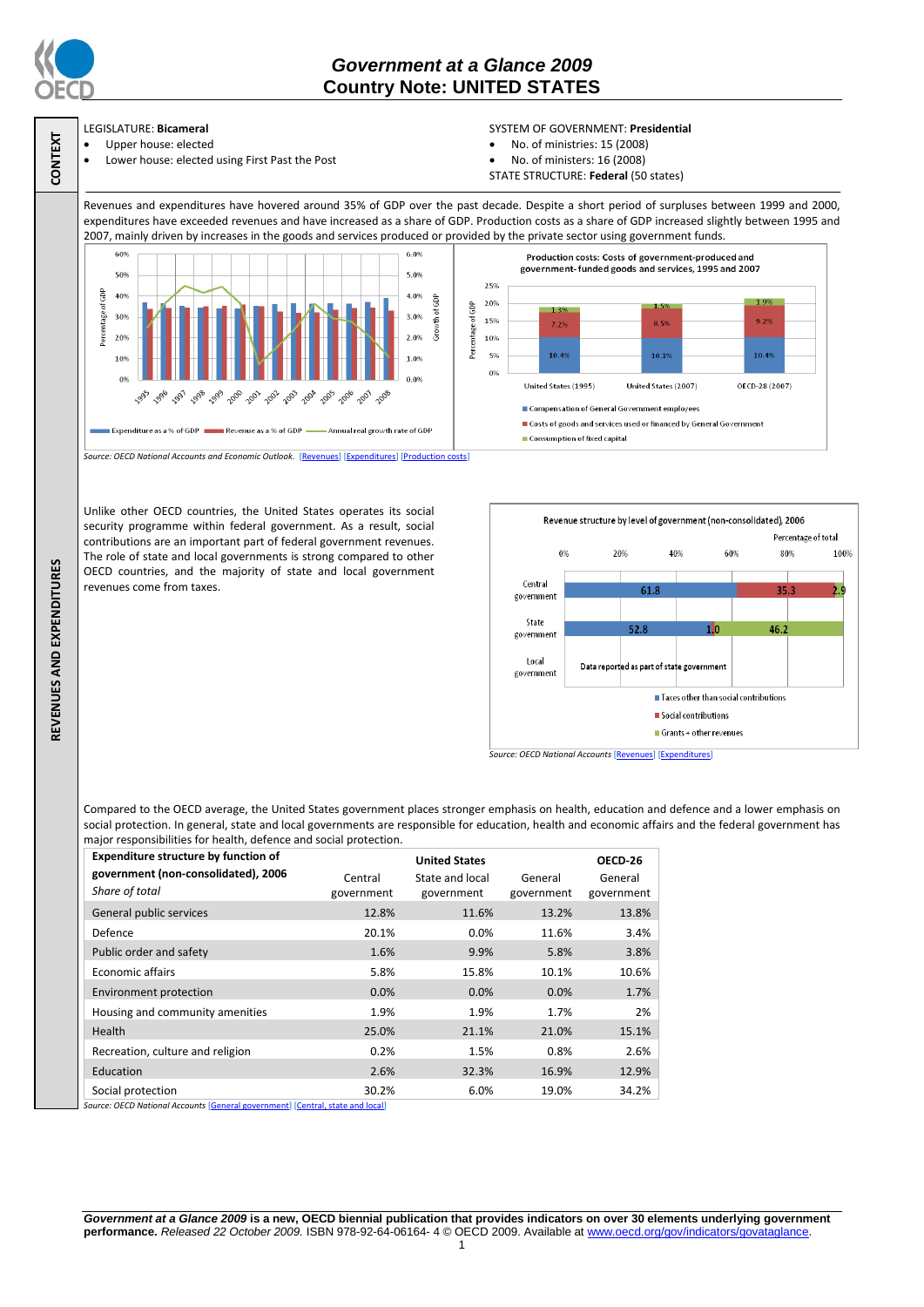



The U.S. government employed 14% of the total labour force in 2005, just under the OECD average. Government employment in the United States is decentralised, with the vast majority of staff employed by state and local governments.

*Source: OECD Comparison of Employment in the Public Domain Survey and Labour Force Survey*

[\[General government employment\]](http://dx.doi.org/10.1787/723622503117) [\[Distribution by level\]](http://dx.doi.org/10.1787/723627140760)

Females represent almost equal proportions of the federal government workforce and the general labour force, and their share is very close to OECD average. Within federal government, females cover just over one-quarter of senior managerial posts. An ageing workforce is quite a challenge for the U.S. federal government as the share of employees 50 years and older is much higher than in the total labour force and the OECD average.

*Source: OECD Strategic HRM Survey and Labour Force Survey* [\[Female participation\]](http://dx.doi.org/10.1787/723642841533) [\[Ageing\]](http://dx.doi.org/10.1787/723656070327)

While job classification and pay system decisions are centralised within the U.S. federal government, many other HRM authorities, such as decisions on the number of posts, recruitment, variable pay and working conditions, are delegated to line departments and agencies. The recruitment process has moved from a centralised system to a more decentralised process where most jobs are open to both internal and external applicants. Pay is based on both seniority and performance. The US federal government has of cadre of senior civil servants that are managed separately with highly differentiated HRM practices from other staff.

*Source: OECD Strategic HRM Survey*  [\[Delegation\]](http://dx.doi.org/10.1787/723663744332) [\[Recruitment\]](http://dx.doi.org/10.1787/723668744361) [\[Performance management\]](http://dx.doi.org/10.1787/723750171710)

While the federal government does not use expenditure ceilings, medium-term estimates (5 and 10 years) are updated semi-annually and are based on demographic, legislative and macroeconomic variables. The 1993 Government Performance and Results Act (GPRA) requires agencies to craft strategic plans and measure and report performance. Performance is also tracked by the Office of Management and Budget (the central budget authority), which introduced the Program Assessment and Rating Tool (PART) in 2003 to support the implementation of the GPRA.

*Source: OECD International Budget Practices and Procedures Database.* [\[Medium-term\]](http://dx.doi.org/10.1787/723856770865) [\[Performance budgeting\]](http://dx.doi.org/10.1787/723863437686) [\[Executive flexibility\]](http://dx.doi.org/10.1787/723876713213) OECD Journal on Budgeting[: www.oecd.org/gov/budget/journal](http://www.oecd.org/gov/budget/journal)

The United States displays a high level of e-government readiness based on broad access to the Internet, an educated population and a large amount of information made available to the public. In early 2009, the United States announced and began implementing an egovernment initiative aimed at increasing openness and accountability in early 2009. A key aspect of this initiative is recovery.gov, which providing easy access to data related to Recovery Act spending and allows for the reporting of potential fraud, waste, and abuse. The e-government initiative also includes overhauling Regulations.gov to make searching and commenting on federal rules easier. In addition, the U.S. has launched Data.gov, a portal for the public to access datasets collected by the central government.

*Source: United Nations E-Government Readiness Knowledge Base, Eurostat.* [\[Readiness\]](http://dx.doi.org/10.1787/724248078408) [\[Uptake\]](http://dx.doi.org/10.1787/724264662272)

 $[OECD]$  E-Go

*Government at a Glance 2009* **is a new, OECD biennial publication that provides indicators on over 30 elements underlying government performance.** *Released 22 October 2009.* ISBN 978-92-64-06164- 4 © OECD 2009. Available at www.oecd.org/gov/indicators/govataglance.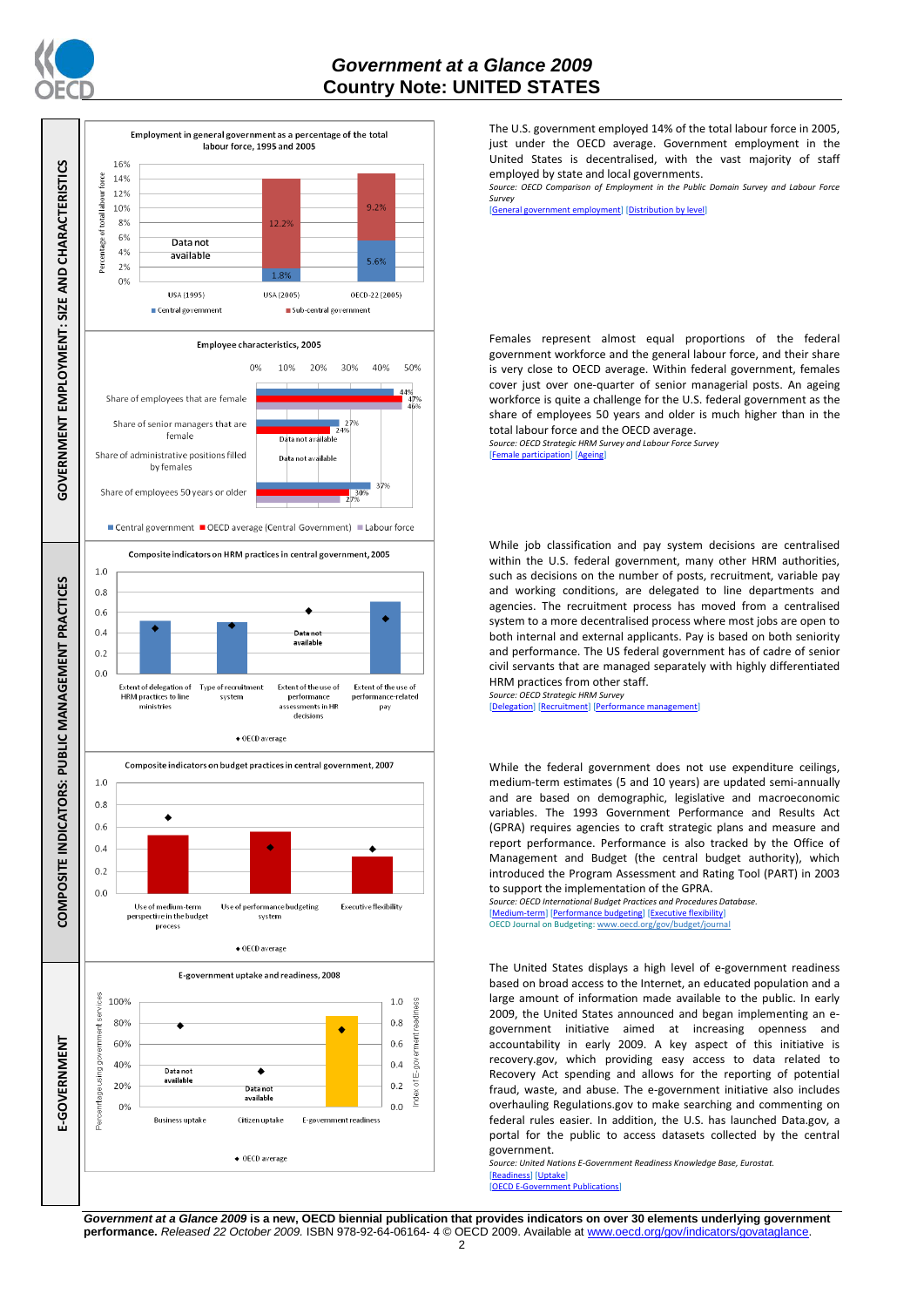

**INTEGRITY**

REGULATORY MANAGEMENT **REGULATORY MANAGEMENT**

**Types of information central government decision makers are required to disclose and level of transparency, 2009**

| <b>Requirements for disclosure</b>                                                            | President | Minister  | Representatives<br>House of | Senate    |
|-----------------------------------------------------------------------------------------------|-----------|-----------|-----------------------------|-----------|
| <b>Assets and liabilities</b>                                                                 | <b>DP</b> | <b>DP</b> | <b>DP</b>                   | <b>DP</b> |
| Loans                                                                                         | <b>DP</b> | <b>DP</b> | <b>DP</b>                   | <b>DP</b> |
| Sources and level of income                                                                   | <b>DP</b> | DP        | <b>DP</b>                   | <b>DP</b> |
| Outside positions                                                                             | <b>DP</b> | DP        | <b>DP</b>                   | <b>DP</b> |
| Gifts                                                                                         | <b>DP</b> | DP        | <b>DP</b>                   | <b>DP</b> |
| Previous employment                                                                           | <b>DP</b> | DP        | <b>DP</b>                   | DP.       |
| D= Disclosed; DP= Disclosed and publicly available; ND= Not<br>disclosed; NA= Not applicable. |           |           |                             |           |

### **Requirements for Regulatory Impact Analysis (RIA) processes used by central governments**

|                                                                     | 2005       | 2008           |  |
|---------------------------------------------------------------------|------------|----------------|--|
| Quality reviewed by body<br>external to Ministry<br>preparing rules | Yes        | Yes            |  |
| Required for draft primary laws                                     | No         | N <sub>0</sub> |  |
| Required for draft subordinate                                      | Only for   | Only for       |  |
| regulations                                                         | major      | major          |  |
|                                                                     | regulation | regulation     |  |
|                                                                     | Only for   | Only for       |  |
| Required to quantify costs                                          | major      | major          |  |
|                                                                     | regulation | regulation     |  |
|                                                                     | Only for   | Only for       |  |
| Required to quantify benefits                                       | major      | major          |  |
|                                                                     | regulation | regulation     |  |
| Required to publicly release results                                | Always     | Always         |  |

**Extent of programs for reducing administrative burdens at the central level of government**

|                               | 1998 | 2005 | 2008 |
|-------------------------------|------|------|------|
| Explicit programme exists     | Yes  | Yes  | Yes  |
| Includes quantitative targets | Yes  | Yes  | Yes  |

The United States is a leader among OECD member countries in the amount of private interests decision makers are required to disclose and their level of transparency. Compared to other countries, the United States requires federal government decision makers in the Legislative and Executive branches to disclose a large amount of information about potential conflicts of interest. These disclosures are available to the public. The system for the executive branch is managed by the Office of Government Ethics, which posts disclosures for the President and Presidential appointees on its website. The House of Representatives and the Senate each have their own system to manage and publicise disclosures. *Source: OECD Survey on Integrity*

[\[Disclosures\]](http://dx.doi.org/10.1787/724123642681)

The 2005 and 2008 surveys of Indicators of Systems of Regulatory Management examined the extent of governance practices designed to improve the quality of regulation in OECD countries. Among the most important practices are: the use of regulatory impact analysis (RIA) to assess the cost and benefits of new regulation and the institutional oversight of the quality of regulations; and the design of programs to reduce the costs of administrative activities on business and citizens.

The United States has been using RIA in some form since the mid 1970s. Regulatory agencies are required to assess the impacts of all proposed rules, but regulations that are likely to impose at least USD 100 million in costs or benefits in any one year are subject to OMB Circular A-4, which requires quantitative analysis and modelling to the extent possible. The paperwork Reduction Act of 1995 applies to all policy areas and sectors, and requires the measurement of administrative burdens whenever 10 or more members of the public are subject to an information collection, record keeping or a third party disclosure requirement.

*Source: OECD Survey on Regulatory Management.* [\[RIA\]](http://dx.doi.org/10.1787/724045144354) [\[Administrative simplification\]](http://dx.doi.org/10.1787/724058851054)<br>Regulatory Management Indicators[: www.oecd.org/regreform/indicators](http://www.oecd.org/regreform/indicators) EU 15 reviews on Regulatory Reform[: www.oecd.org/gov/regref/eu15](http://www.oecd.org/gov/regref/eu15) Background reports on Regulatory Reform: www.oecd.org/regreform